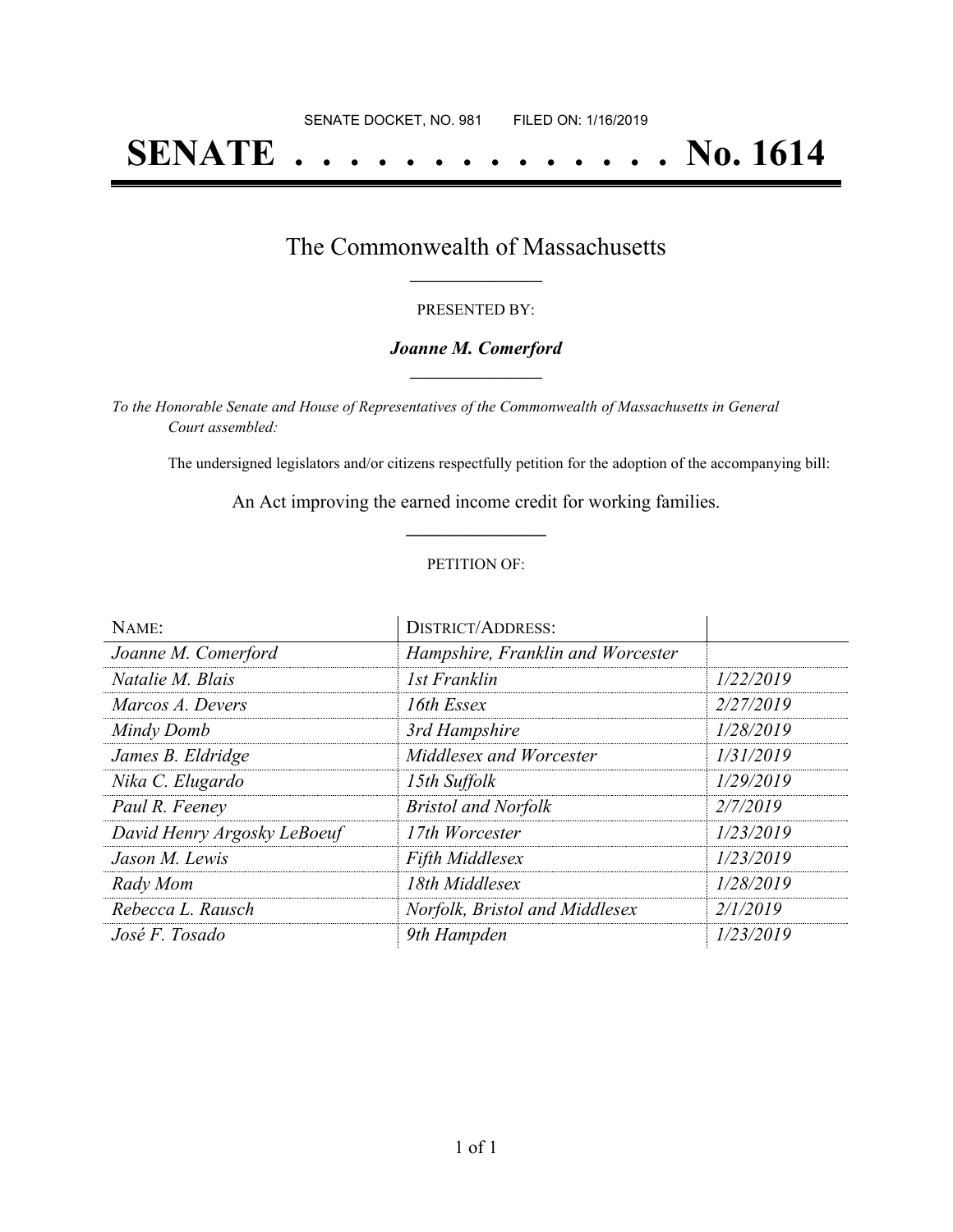# SENATE DOCKET, NO. 981 FILED ON: 1/16/2019 **SENATE . . . . . . . . . . . . . . No. 1614**

By Ms. Comerford, a petition (accompanied by bill, Senate, No. 1614) of Joanne M. Comerford, Natalie M. Blais, Marcos A. Devers, Mindy Domb and other members of the General Court for legislation to improve the earned income credit for working families . Revenue.

## The Commonwealth of Massachusetts

**In the One Hundred and Ninety-First General Court (2019-2020) \_\_\_\_\_\_\_\_\_\_\_\_\_\_\_**

**\_\_\_\_\_\_\_\_\_\_\_\_\_\_\_**

An Act improving the earned income credit for working families.

Be it enacted by the Senate and House of Representatives in General Court assembled, and by the authority *of the same, as follows:*

| SECTION 1. Section 6 of chapter 62 of the General Laws, as amended by section 30 of                |
|----------------------------------------------------------------------------------------------------|
| chapter 154 of the acts of 2018, is hereby amended by striking out subsection (h) and inserting in |
| place thereof the following subsection:-                                                           |

 (h) (1) A taxpayer shall be allowed a credit against the taxes imposed by this chapter if such person qualified for and claimed the earned income credit, so called, allowed under the provisions of section 32 of the Code, as amended and in effect for the taxable year, or such person would otherwise have qualified for the earned income credit or would have been able to claim additional qualifying children for the earned income credit but for subsection (m) of section 32 of the Code. With respect to a person who is a nonresident for all or part of the taxable year, the credit shall be limited to 50 per cent of the federal credit multiplied by a fraction the numerator of which shall be the earned income of the nonresident from Massachusetts sources and the denominator of which shall be the earned income of the nonresident from all sources.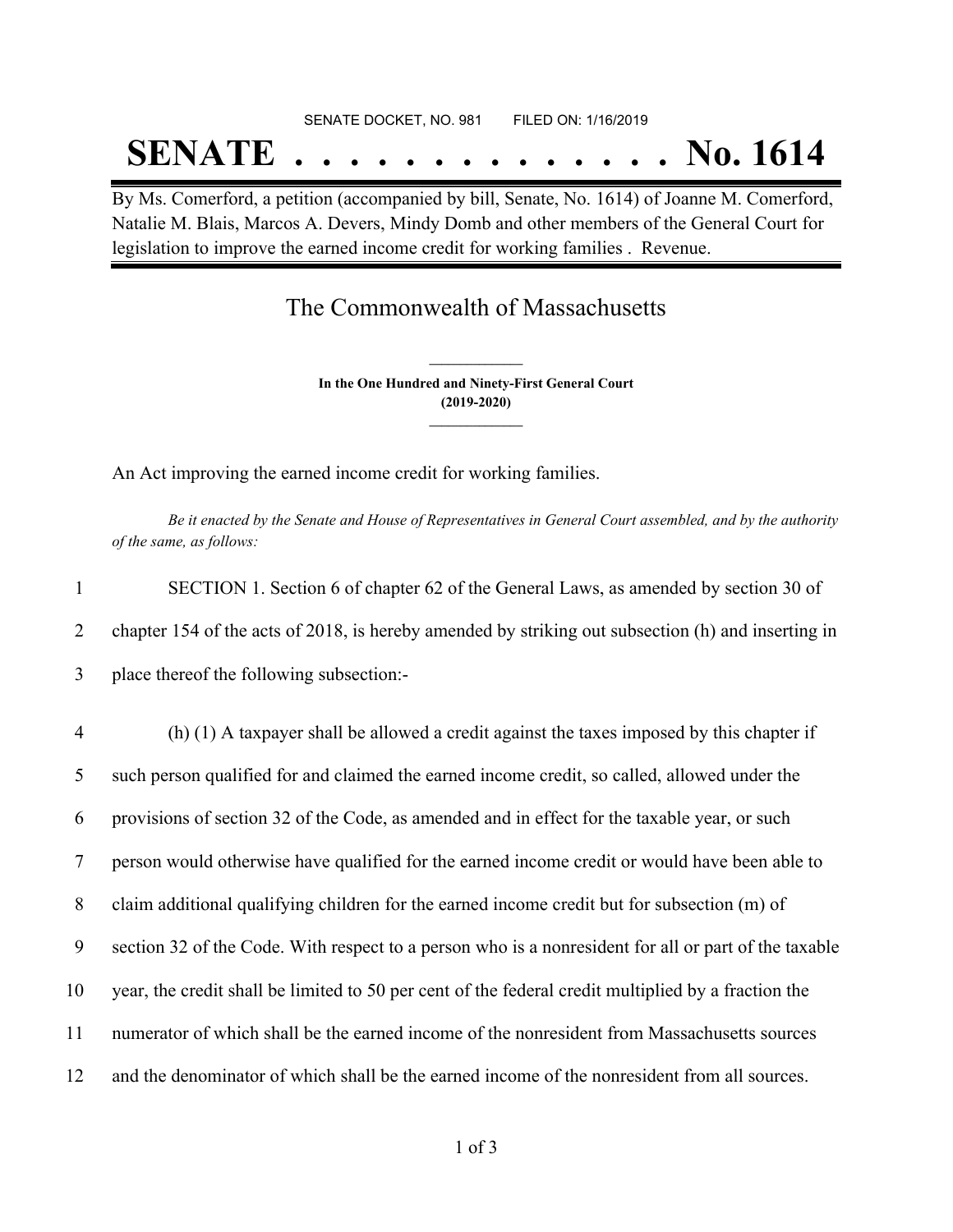The credit allowed by this subsection shall equal 50 per cent of the federal credit received by the taxpayer, or otherwise eligible to be received by the taxpayer but for subsection (m) of section 32 of the Code for the taxable year. If other credits allowed under this section are utilized by the taxpayer for the taxable year, the credit afforded by this subsection shall be applied last. If the amount of the credit allowed hereunder exceeds the taxpayer's liability, the commissioner shall treat such excess as an overpayment and shall pay the taxpayer the amount of such excess, without interest.

 (2) For the purposes of this subsection, a married taxpayer shall satisfy the joint filing requirement under section 32 of the Code if the taxpayer files an income tax return using a filing

 status of married filing separately and the taxpayer: (i) is living apart from the taxpayer's spouse at the time the taxpayer files the tax return; (ii) is unable to file a joint return because the taxpayer is a victim of domestic abuse; and (iii) indicates on the taxpayer's income tax return that the taxpayer meets the criteria of clauses (i) and (ii).

 (3) For the purposes of this subsection, an individual (or, if the individual is married, either the individual or the individual's spouse) who has attained age 18 before the close of the taxable year, shall be deemed to have satisfied the eligibility requirement under subsection 29 (c)(1)(A)(ii)(ii) of section 32 of the Code.

 (4) In order to ensure the widest possible dissemination of the state and federal earned income credit, the department shall: (i) provide all employers with a multilingual poster and a notice that sets forth the rights to the earned income credit under this chapter; (ii) require that all employers doing business in the commonwealth post information about the earned income credit in a conspicuous location at the place of employment; (iii) coordinate a notification system by

of 3